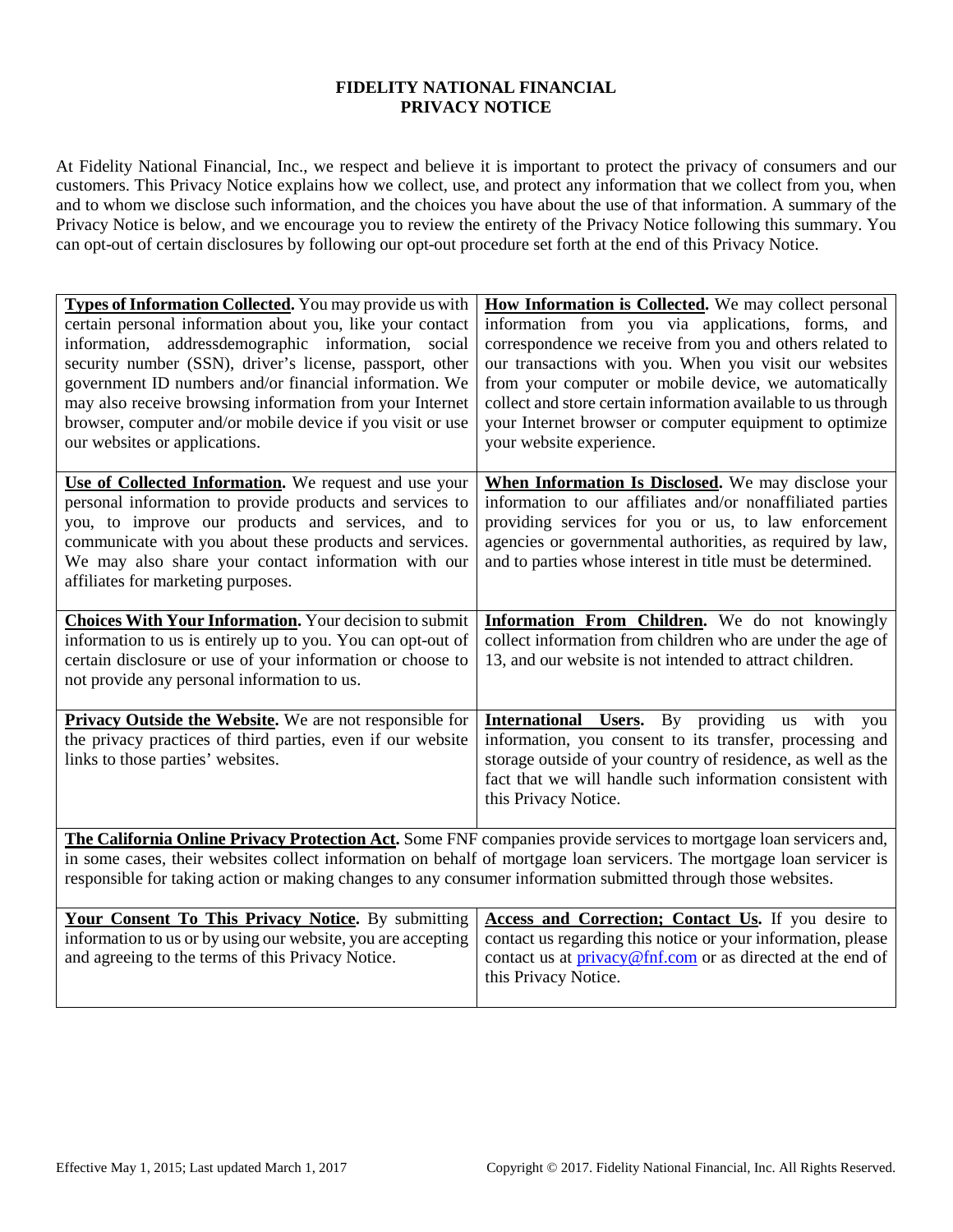## **FIDELITY NATIONAL FINANCIAL PRIVACY NOTICE**

Fidelity National Financial, Inc. and its majority-owned subsidiary companies providing title insurance, real estate- and loan-related services (collectively, "FNF", "our" or "we") respect and are committed to protecting your privacy. We will take reasonable steps to ensure that your Personal Information and Browsing Information will only be used in compliance with this Privacy Notice and applicable laws. This Privacy Notice is only in effect for Personal Information and Browsing Information collected and/or owned by or on behalf of FNF, including Personal Information and Browsing Information collected through any FNF website, online service or application (collectively, the "Website").

## **Types of Information Collected**

We may collect two types of information from you: Personal Information and Browsing Information.

Personal Information. FNF may collect the following categories of Personal Information:

- contact information (*e.g.*, name, address, phone number, email address);
- demographic information (*e.g.*, date of birth, gender, marital status);
- social security number (SSN), driver's license, passport, and other government ID numbers;
- financial account information; and
- other personal information needed from you to provide title insurance, real estate- and loan-related services to you.

## Browsing Information. FNF may collect the following categories of Browsing Information:

- Internet Protocol (or IP) address or device ID/UDID, protocol and sequence information;
- browser language and type;
- domain name system requests;
- browsing history, such as time spent at a domain, time and date of your visit and number of clicks;
- http headers, application client and server banners; and
- operating system and fingerprinting data.

# **How Information is Collected**

In the course of our business, we may collect *Personal Information* about you from the following sources:

- applications or other forms we receive from you or your authorized representative;
- the correspondence you and others send to us;
- information we receive through the Website;
- information about your transactions with, or services performed by, us, our affiliates or nonaffiliated third parties; and
- information from consumer or other reporting agencies and public records maintained by governmental entities that we obtain directly from those entities, our affiliates or others.

If you visit or use our Website, we may collect *Browsing Information* from you as follows:

- Browser Log Files. Our servers automatically log each visitor to the Website and collect and record certain browsing information about each visitor. The Browsing Information includes generic information and reveals nothing personal about the user.
- Cookies. When you visit our Website, a "cookie" may be sent to your computer. A cookie is a small piece of data that is sent to your Internet browser from a web server and stored on your computer's hard drive. When you visit a website again, the cookie allows the website to recognize your computer. Cookies may store user preferences and other information. You can choose whether or not to accept cookies by changing your Internet browser settings, which may impair or limit some functionality of the Website.

# **Use of Collected Information**

Information collected by FNF is used for three main purposes:

- To provide products and services to you or any affiliate or third party who is obtaining services on your behalf or in connection with a transaction involving you.
- To improve our products and services.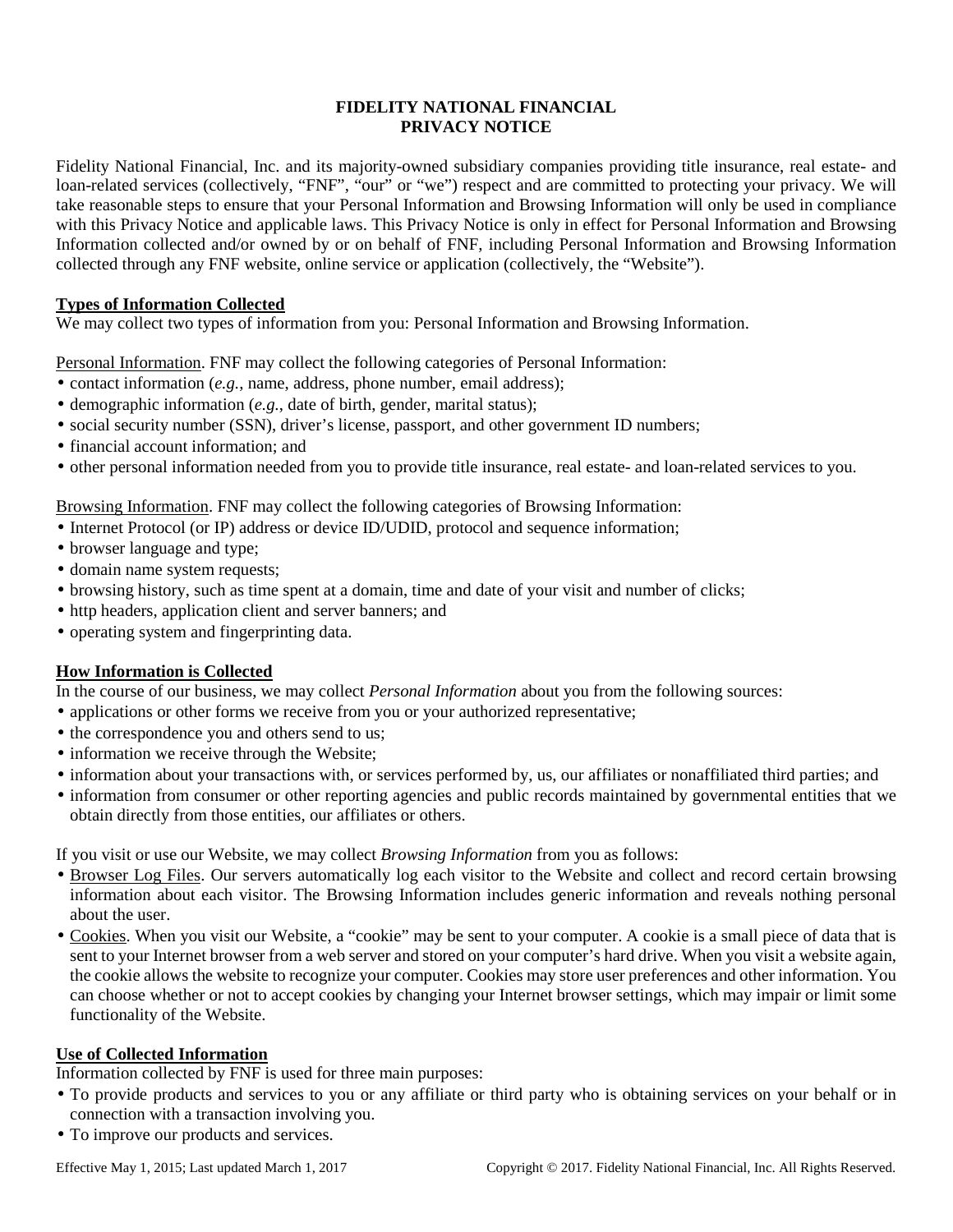• To communicate with you and to inform you about our, our affiliates' and third parties' products and services, jointly or independently.

## **When Information Is Disclosed**

We may provide your Personal Information (excluding information we receive from consumer or other credit reporting agencies) and Browsing Information to various individuals and companies, as permitted by law, without obtaining your prior authorization. Such laws do not allow consumers to restrict these disclosures. Please see the section "Choices With Your Personal Information" to learn how to limit the discretionary disclosure of your Personal Information and Browsing Information.

Disclosures of your Personal Information may be made to the following categories of affiliates and nonaffiliated third parties:

- to third parties to provide you with services you have requested, and to enable us to detect or prevent criminal activity, fraud, material misrepresentation, or nondisclosure;
- to our affiliate financial service providers for their use to market their products or services to you;
- to nonaffiliated third party service providers who provide or perform services on our behalf and use the disclosed information only in connection with such services;
- to nonaffiliated third party service providers with whom we perform joint marketing, pursuant to an agreement with them to market financial products or services to you;
- to law enforcement or other governmental authority in connection with an investigation, or civil or criminal subpoena or court order;
- to lenders, lien holders, judgment creditors, or other parties claiming an interest in title whose claim or interest must be determined, settled, paid, or released prior to closing; and
- other third parties for whom you have given us written authorization to disclose your Personal Information.

We may disclose Personal Information and/or Browsing Information when required by law or in the good-faith belief that such disclosure is necessary to:

- comply with a legal process or applicable laws;
- enforce this Privacy Notice;
- investigate or respond to claims that any material, document, image, graphic, logo, design, audio, video or any other information provided by you violates the rights of a third party; or
- protect the rights, property or personal safety of FNF, its users or the public.

We maintain reasonable safeguards to keep your Personal Information secure. When we provide Personal Information to our affiliates or third party service providers as discussed in this Privacy Notice, we expect that these parties process such information in compliance with our Privacy Notice or in a manner that is in compliance with applicable privacy laws. The use of your information by a business partner may be subject to that party's own Privacy Notice. Unless permitted by law, we do not disclose information we collect from consumer or credit reporting agencies with our affiliates or others without your consent.

We reserve the right to transfer your Personal Information, Browsing Information, and any other information, in connection with the sale or other disposition of all or part of the FNF business and/or assets, or in the event of our bankruptcy, reorganization, insolvency, receivership or an assignment for the benefit of creditors. You expressly agree and consent to the use and/or transfer of the foregoing information in connection with any of the above described proceedings. We cannot and will not be responsible for any breach of security by a third party or for any actions of any third party that receives any of the information that is disclosed to us.

### **Choices With Your Information**

Whether you submit Personal Information or Browsing Information to FNF is entirely up to you. If you decide not to submit Personal Information or Browsing Information, FNF may not be able to provide certain services or products to you. The uses of your Personal Information and/or Browsing Information that, by law, you cannot limit, include: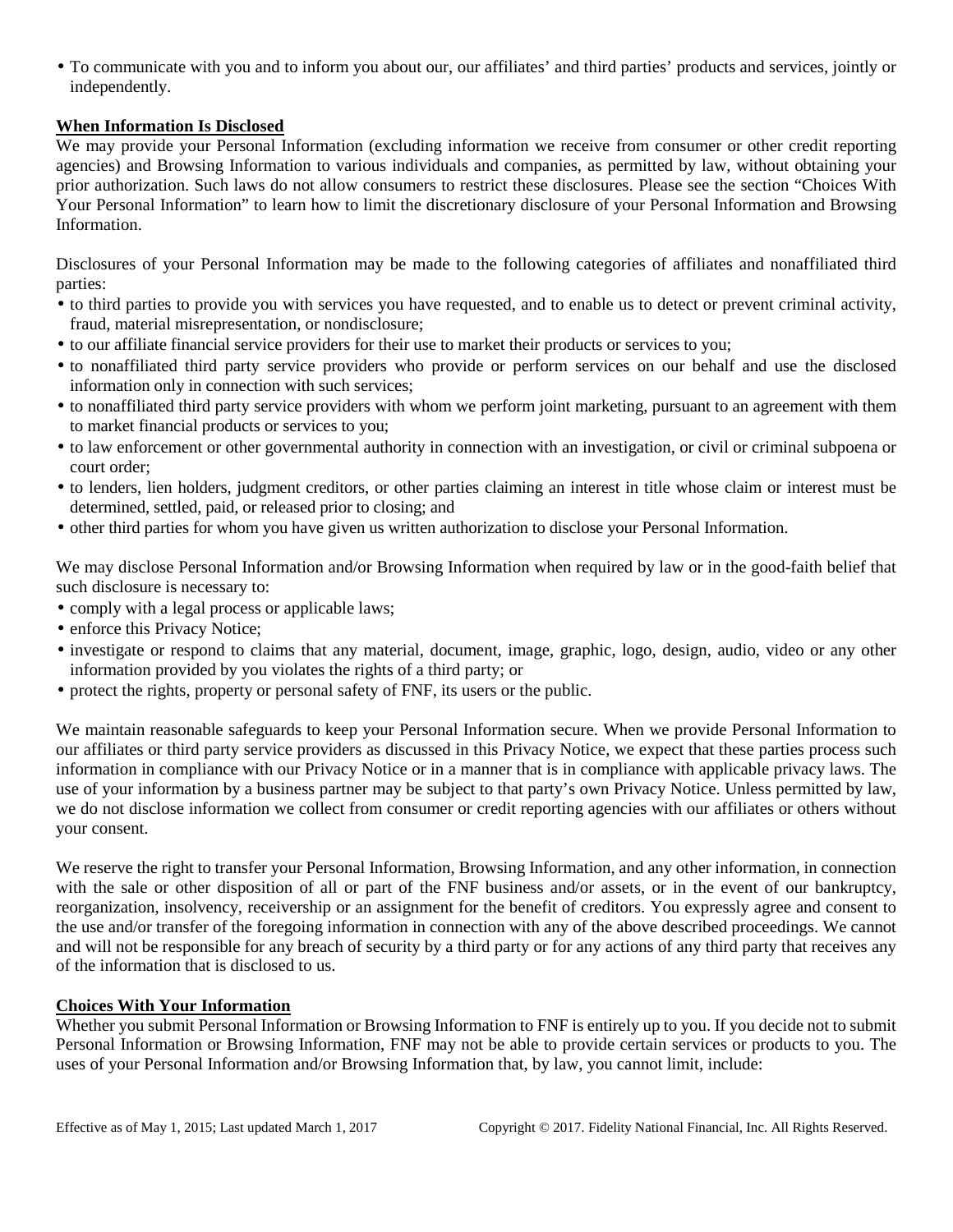- for our everyday business purposes to process your transactions, maintain your account(s), to respond to law enforcement or other governmental authority in connection with an investigation, or civil or criminal subpoenas or court orders, or report to credit bureaus;
- for our own marketing purposes;
- for joint marketing with financial companies; and
- for our affiliates' everyday business purposes information about your transactions and experiences.

You may choose to prevent FNF from disclosing or using your Personal Information and/or Browsing Information under the following circumstances ("opt-out"):

- for our affiliates' everyday business purposes information about your creditworthiness; and
- for our affiliates to market to you.

To the extent permitted above, you may opt-out of disclosure or use of your Personal Information and Browsing Information by notifying us by one of the methods at the end of this Privacy Notice. We do not share your personal information with non-affiliates for their direct marketing purposes.

For California Residents: We will not share your Personal Information and Browsing Information with nonaffiliated third parties, except as permitted by California law. Currently, our policy is that we do not recognize "do not track" requests from Internet browsers and similar devices.

For Nevada Residents: You may be placed on our internal Do Not Call List by calling (888) 934-3354 or by contacting us via the information set forth at the end of this Privacy Notice. Nevada law requires that we also provide you with the following contact information: Bureau of Consumer Protection, Office of the Nevada Attorney General, 555 E. Washington St., Suite 3900, Las Vegas, NV 89101; Phone number: (702) 486-3132; email: BCPINFO@ag.state.nv.us.

For Oregon Residents: We will not share your Personal Information and Browsing Information with nonaffiliated third parties for marketing purposes, except after you have been informed by us of such sharing and had an opportunity to indicate that you do not want a disclosure made for marketing purposes.

For Vermont Residents: We will not share your Personal Information and Browsing Information with nonaffiliated third parties, except as permitted by Vermont law, such as to process your transactions or to maintain your account. In addition, we will not share information about your creditworthiness with our affiliates except with your authorization. For joint marketing in Vermont, we will only disclose your name, contact information and information about your transactions.

### **Information From Children**

The Website is meant for adults and is not intended or designed to attract children under the age of thirteen (13). We do not collect Personal Information from any person that we know to be under the age of thirteen (13) without permission from a parent or guardian. By using the Website, you affirm that you are over the age of 13 and will abide by the terms of this Privacy Notice.

### **Privacy Outside the Website**

The Website may contain links to other websites. FNF is not and cannot be responsible for the privacy practices or the content of any of those other websites.

#### **International Users**

FNF's headquarters is located within the United States. If you reside outside the United States or are a citizen of the European Union, please note that we may transfer your Personal Information and/or Browsing Information outside of your country of residence or the European Union for any of the purposes described in this Privacy Notice. By providing FNF with your Personal Information and/or Browsing Information, you consent to our collection and transfer of such information in accordance with this Privacy Notice.